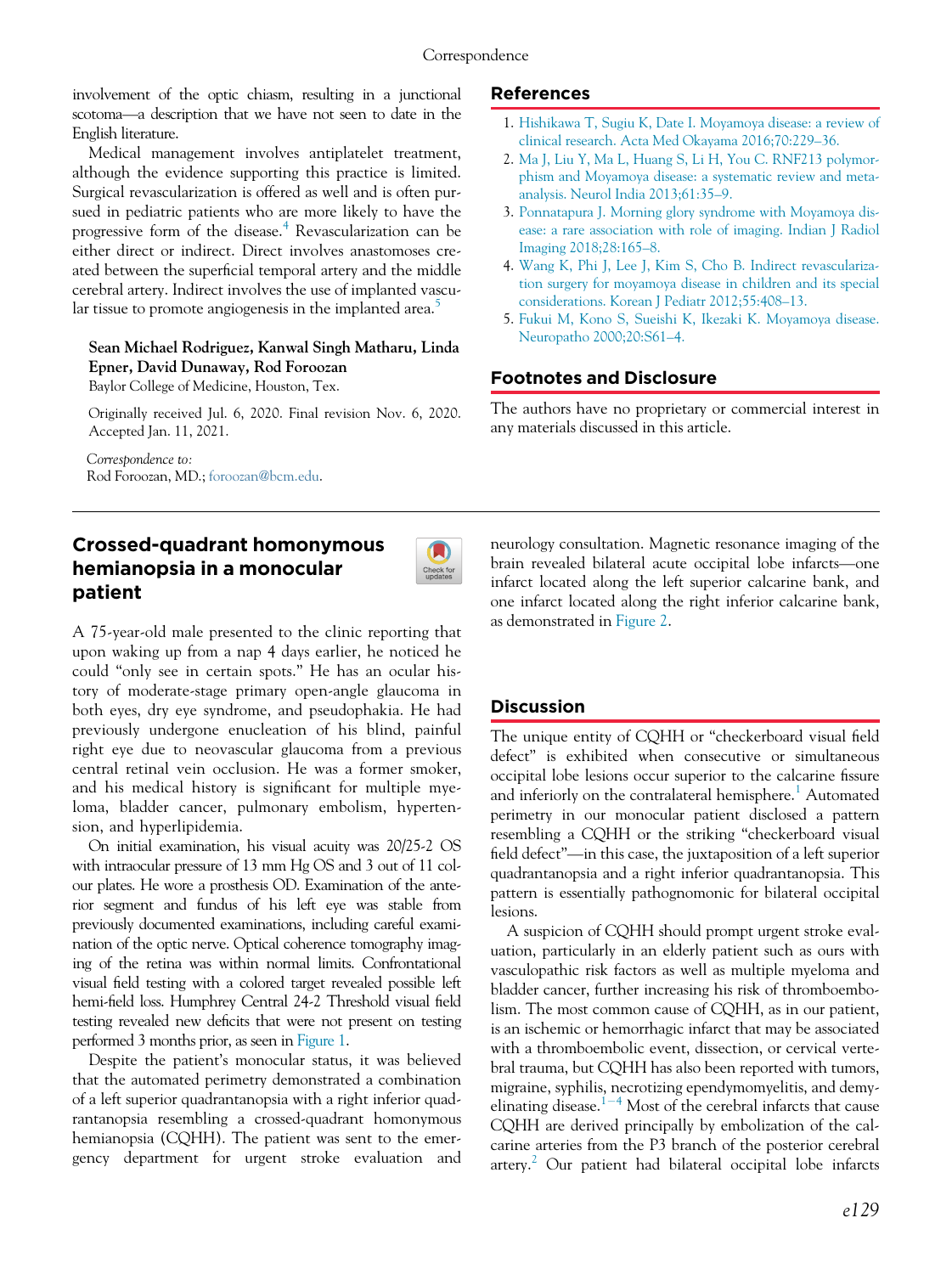<span id="page-1-0"></span>

<span id="page-1-1"></span>Fig. 1—Humphrey Central 24-2 Threshold visual field testing of the left eye from 3 months prior to presentation (left) and day of presentation (right). The visual field demonstrated the juxtaposition of a left superior quadrantanopsia and a right inferior quadrantanopsia resembling a crossed-quadrant homonymous hemianopsia.



Fig. 2—Magnetic resonance imaging shows bilateral occipital lobe infarctions. The left infarct is superior to the calcarine fissure (A) and the right infarct is inferior to the calcarine fissure (B). The patient was also found to have a remote infarct of the left parieto-occipital lobe (C).

located along the left superior calcarine bank and right inferior calcarine bank.

To the best of our knowledge, we describe the first report of a CQHH diagnosed in a monocular patient. From this case, several important clinical pearls should be considered. First, the possibility of a homonymous field defect should always be considered in monocular patients with new visual field deficits. Second, in patients with glaucoma who present with new visual field loss, the clinician should always consider whether the visual field deficit corresponds with the appearance of their optic nerve. Third, visual field deficits can be detected with increased sensitivity on confrontational visual field testing by using a red target instead of a white target or counting fingers. This is consistent with the assertion by Pandit et al. that use of a small red target is the most sensitive method for examination of central 20° visual field and was crucial to the prompt diagnosis in this patient.<sup>[5](#page-2-2)</sup> Lastly, the clinician should have a low threshold for obtaining formal visual field testing in an expedited fashion, particularly in patients with significant vasculopathic risk factors and when the ophthalmologic exam cannot explain the visual field deficit.